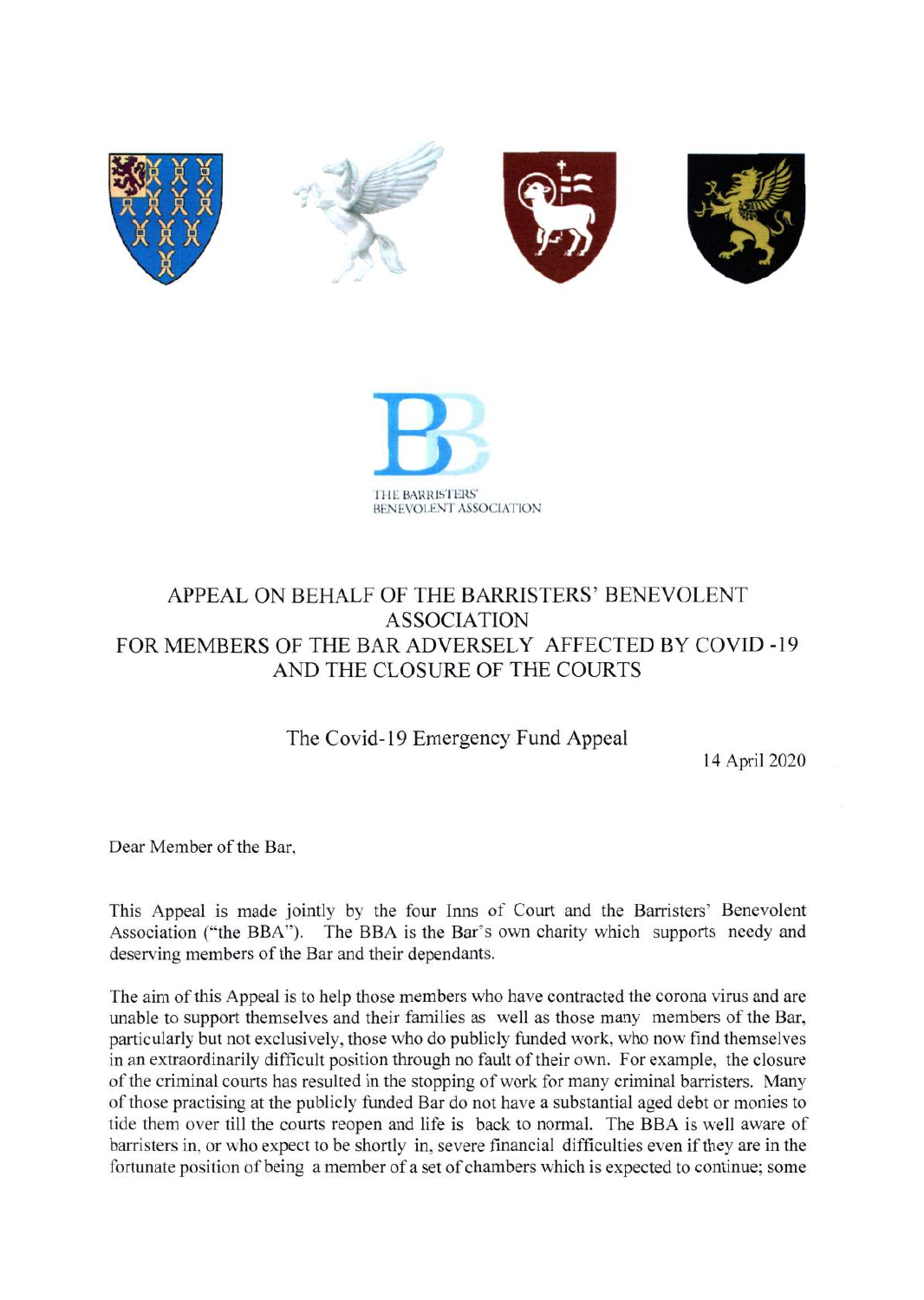chambers have already made the decision to close and others are considering their future. A number of chambers cannot pay their outgoings such as rent because their members cannot pay their chambers' expenses.

There will be members of the Bar without money to put food on the table for themselves and their families. The irony of this is that many of the members of the Bar who will suffer most by the closure of the criminal courts and certain tribunals are those who provide - beyond any argument - a vital public service which is rarely acknowledged by the public. We have all heard of the unprecedented assistance offered by the Government. Regrettably some of that assistance will not be available to many members of the Bar or will be available too late to alleviate their immediate basic needs. We estimate that a substantial number of members of the Bar are likely to find themselves in severe financial difficulties.

The main source of private emergency funding for these Barristers is going to be from the Bar and the Judiciary through the BBA and that is why the Inns have joined together with the BBA in this Appeal for funds. The BBA is well-experienced in administering funds for the benefit of the Bar and there should be little or no costs incurred in administering the fund.

In order to launch the Appeal the Inns are making a substantial donation to the BBA.

The Lord Chief Justice, the Rt Hon Lord Burnett of Maldon, has asked us to say that he "enthusiastically supports the Appeal and urges barristers and judges who were members of the Bar to give generously to support it".

We would urge you to make a generous donation to the Covid-19 Appeal. We appreciate that the demands on the BBA are likely to exceed what can be satisfied but if some of the hardship suffered by some of the members of the Bar and their dependants can be alleviated, something very worthwhile will have been achieved.

Attached to this Appeal is a form enabling you to make a donation. We hope you will see your way to making a substantial initial contribution as well as a regular contribution for several months thereafter. In order to enable the BBA to start making distributions with some understanding of the size of the fund available we would ask you to make your initial donation as soon as possible which will enable the BBA to give assistance where it is urgently required.

Like everyone else we do not know how long the current situation will continue but even if the Courts resume their ordinary work in June it is likely that the adverse consequences will be felt by members of the Bar for some time thereafter.

Your donation could make a very real difference.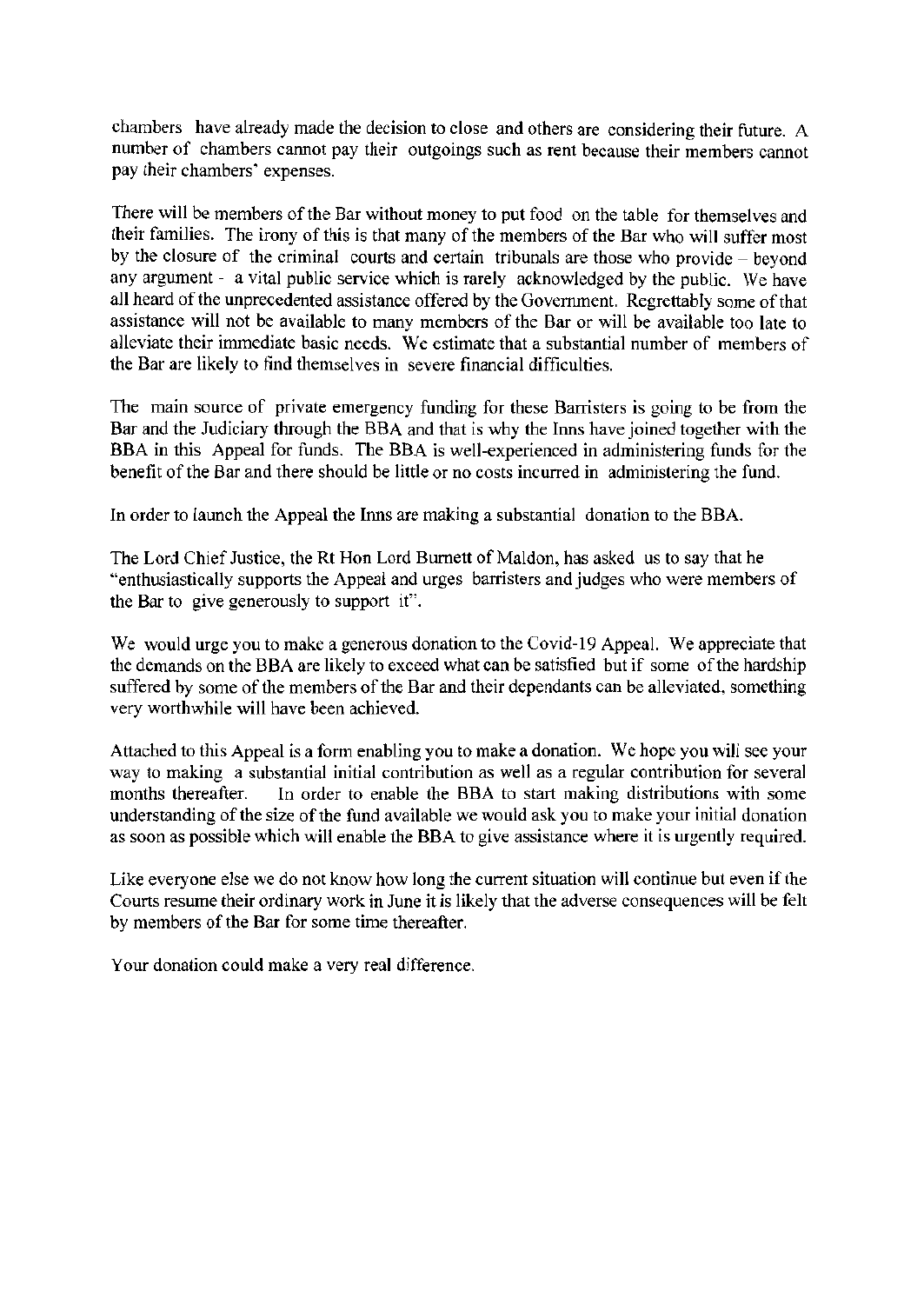A copy of a donation and gift aid declaration form is attached. The form explains how the donation can be made.

We hope you and your family stay safe and well.

Regards,

Barid Richards

The Rt Hon Lord Justice David Richards Treasurer Lincoln's Inn

Briannevera

The Rt Hon Sir Brian Leveson Treasurer Middle Temple

Sophis Jones

The Rt Hon Lord Justice Stephen Irwin Treasurer Grays Inn

Guy Fetherstonhaugh QC **Treasurer Inner Temple** 

Feen Keyder

Terence Mowschenson QC Chairman the BBA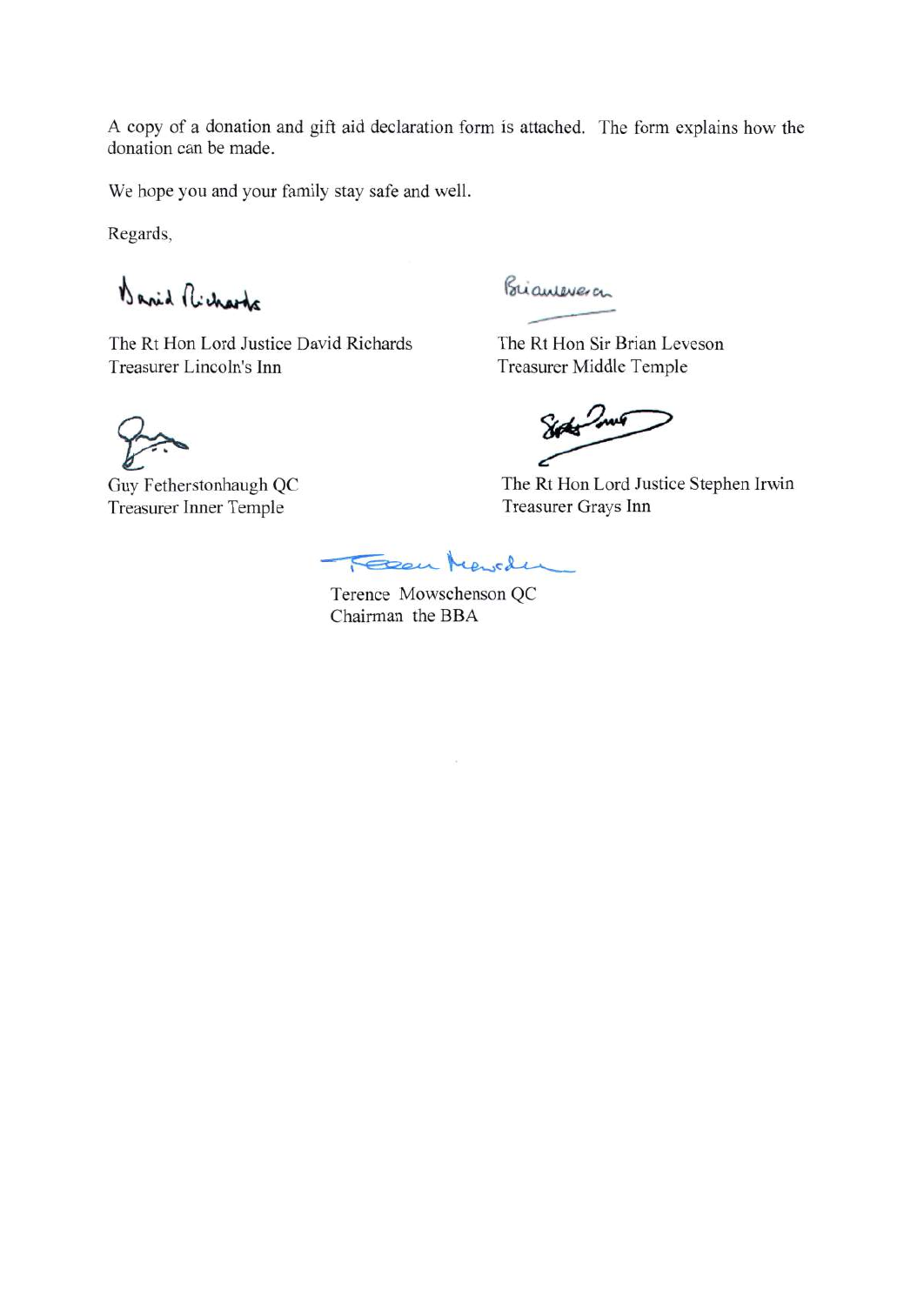

## **THE COVID 19 EMERGENCY FUND APPEAL DONATION AND GIFT AID DECLARATION FORM**

### **Your Help**

As described in the Appeal we urgently need your help to raise substantial additional funds as soon as possible. This is to enable us to provide emergency assistance to members of the Bar who are needy and deserving.

### **How To Donate**

### **Option 1- CAF**

If you use **Charities Aid Foundation (CAF)** this may be the easiest route.

- 1. [Click here to access CAF](https://www.cafonline.org/system/charity-search-results)
- 2. In 'Find a charity' type *Barristers Benevolent Association*
- 3. Select payment method
- 4. Select amount you would like to donate
- 5. Tick special instructions and add COVAP
- 6. Follow the on-screen instructions for Gift Aid.

### **Option 2 - Just Giving**

You can make donations through JustGiving on the Barristers' Benevolent Association "Covid-19 Emergency Fund Appeal". [Click here](www.justgiving.com/campaign/BBACOVID19) to go directly to this site. Donations through the JustGiving site will **NOT** require the attached gift aid form to be completed and returned.

### **Option 3 - Direct Bank Transfer**

You can donate directly into our bank account. To do this you will need to send donations to the following:

Barristers' Benevolent Association National Westminster Bank Account: 15565173 Sort Code:60-80-08

Set up a direct payment using **REF:** COVAP and your First Name and your Surname e.g. COVAP John Smith.

### **Gift Aid**

If using Option 3 (Direct Transfer), please complete the attached Gift Aid declaration form and email it t[o annette@the-bba.com.](mailto:annette@the-bba.com) This is to enable the BBA to claim back an additional 25% of what you have donated. So, if you donate £100 the BBA will receive an additional £25 that will be allocated towards the Appeal funds.